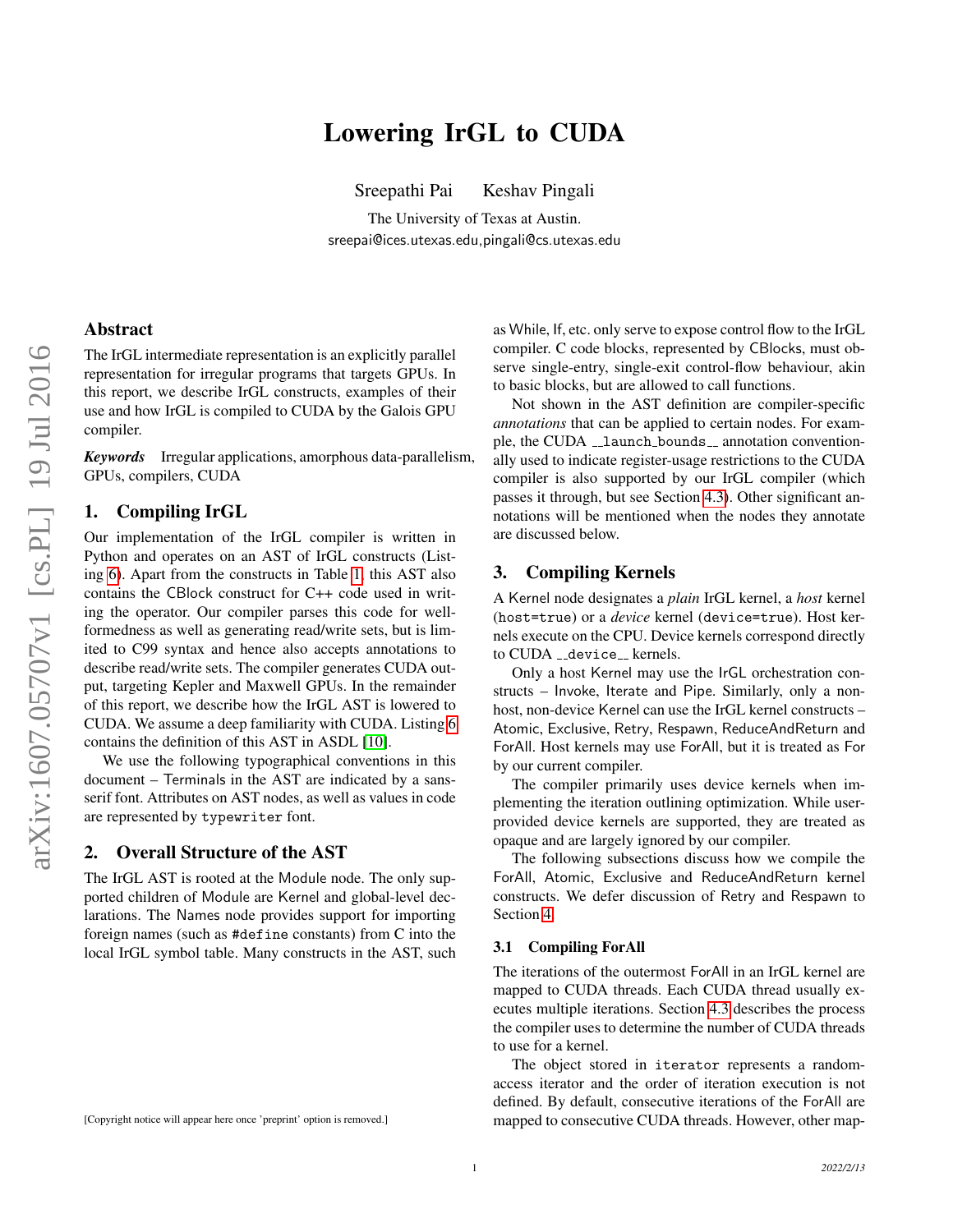| <b>Construct</b>                                     | <b>Semantics</b>                                                                                           |
|------------------------------------------------------|------------------------------------------------------------------------------------------------------------|
| <b>Kernel Constructs</b>                             |                                                                                                            |
| For All ( <i>iterator</i> ) { $stmts$ }              | Traverse <i>iterator</i> in parallel executing stmts                                                       |
| ReduceAndReturn (bool-expr)                          | Reduce values of <i>bool-expr</i> and return as kernel return value. The actual reduction,                 |
|                                                      | one of Any or All, is specified at kernel invocation.                                                      |
| Atomic (lock-expr) { locked-stmts }                  | Acquire lock-expr and execute locked-stmts. If an Else block provided, execute failed-                     |
| [Else { $failed\text{-}st mts$ } ]                   | stmts if lock-expr was not acquired. Implements divergence-free blocking locks [7].                        |
| Exclusive (object, elements)                         | Try once to acquire locks for <i>elements</i> in <i>object</i> and execute <i>locked-stmts</i> on succeed- |
| $locked \times \}$ [ Else $\{ failed \times \}$      | ing. On failure execute <i>failed-stmts</i> if provided otherwise execute next statement. One              |
|                                                      | thread is guaranteed to execute locked-stmts on conflicts.                                                 |
| SyncRunningThreads                                   | Compiler-supported safe implementation of GPU-wide global barriers [11]                                    |
| Retry item (or Respawn item)                         | Push item into a retry worklist and re-execute the kernel. Use of Retry indicates a run-                   |
|                                                      | time conflict and triggers conflict management in the runtime (e.g. serial execution).                     |
| <b>Orchestration Constructs</b>                      |                                                                                                            |
| All (] Invoke <i>kernel(args</i> ) [)]<br>[Any       | Invoke kernel, passing current worklists if kernel uses them.                                              |
| Iterate [While   Until Any   All] ker-               | Iteratively invoke <i>kernel</i> until termination condition is met or worklist is depleted. if            |
| <i>nel(args)</i> [Initial ( <i>init-iter-expr</i> )] | invoked standalone, establish fresh worklists using <i>init-iter-expr</i> for initialization, else         |
|                                                      | pass current worklists.                                                                                    |
| Pipe [Once] $\{ \text{stmts } \}$                    | Establish worklists to be used by stmts. Without Once, repeat stmts until worklists are                    |
|                                                      | empty. Nested Pipes will not establish worklists.                                                          |

<span id="page-1-0"></span>Table 1. Summary of IrGL Statements, [] indicate optional parts, | indicates options. See Listing [6](#page-6-0) for a formal definition of the abstract syntax tree.

pings are possible and these mappings are represented by compiler-specific annotations. For example, when implementing the Retry Backoff optimization, a mapping that distributes contiguous blocks of iterations to a single thread is used to reduce conflicts.

For is used to represent a loop whose iterations cannot be executed in parallel. When the amount of parallelism can only be discovered at runtime, as in most irregular graph algorithms, ForAll is used with additional synchronization inside the body of the loop.

#### 3.2 Compiling Atomic and Exclusive

IrGL provides two statements – Atomic and Exclusive – that allow iterations of a ForAll loop to implement mutual exclusion. Both these statements implement functionality that are hard to get right [\[1,](#page-5-3) [7\]](#page-5-1). Atomic and Exclusive currently use software implementations but can be recompiled to use proposed hardware primitives [\[2,](#page-5-4) [7\]](#page-5-1) if such primitives become available.

#### 3.2.1 Atomic

Atomic implements an atomic section, a block of code that is executed under control of a single lock. Atomic can be nested. Two forms of Atomic are supported, a default blocking form that waits for the lock to be acquired. The other form, indicated by a non-empty fail stmts (i.e. Else), is non-blocking and executes the statements in fail\_stmts when the lock was not acquired.

Atomic provides as a safe alternative to spinlocks, since spinlocks can deadlock on GPUs due to warp divergence.

Internally, Atomic uses atomicCAS to set the state of a lock variable. If the atomicCAS fails to acquire the lock and the Atomic is blocking, a divergence-safe loop similar to that described in [\[5,](#page-5-5) [7\]](#page-5-1) is generated by the compiler to reattempt locking.

We illustrate the use of Atomic using Borůvka's algorithm for minimum spanning tree. Borůvka's algorithm begins by treating each node of the input graph as a *component*. Then, it finds the minimum cross-component edge out of each components. These edges are added to the minimum spanning tree, and the components they connect are merged (or *unified*). The procedure then repeats on these merged components until only one component remains or no crosscomponent edges can be found (i.e. in a disconnected graph).

Particularly challenging is the implementation of finding the minimum edge out of a component. Since a component can consist of many nodes, recording the minimum edge requires at least two updates that must be carried out atomically – the minimum weight and the edge itself. No CUDA primitive suffices to perform multiple updates atomically. Previous implementations, notably that of Vineet et al. [\[9\]](#page-5-6), store the weight and edge identifier as bitfields of a 32-bit integer, which would allow use of a single atomicMin at the cost of severely limiting the generality of the resulting code and its applicability to input graphs.

Listing [1](#page-2-0) describes the find-min-edge kernel in the IrGL implementation that uses an Atomic to update the component's data in an atomic context. Note that this instance of Atomic is a blocking lock (i.e. no Else clause), so it can use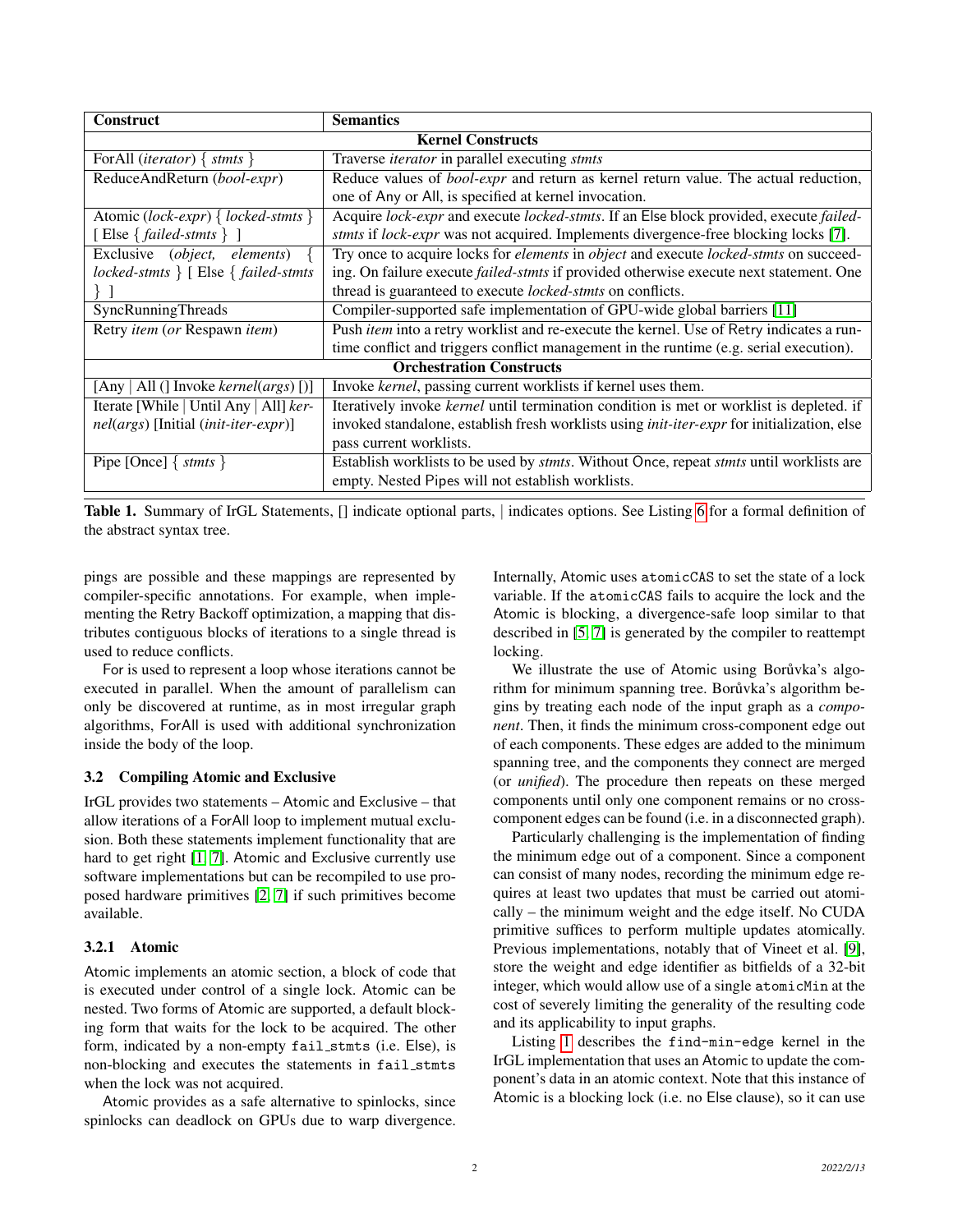```
1 ForAll (nidx In wl) {
 2 \quad n = \text{wl.pop}(\text{nidx});3 n component = components [n];
 4 minwt = INF ;
 5
 6 for (e In edges) {
 7 // find minimum cross—component edge<br>8 // out of node n; store weight in mi
          // out of node n; store weight in minwt,
 9 // and edge id in minedge<br>10 }
1011
12 Atomic ( component locks [ n _ component ] ) {
13 if ( component_minwt [n_component ] > minwt) {
14 component_minwt [n_component] = minwt<br>15 component_minedge [n_component] = min
15 component_minedge [n \text{-component}] = \text{minedge}<br>16 // other updates
             16 / / o t h e r u p d at e s
\begin{array}{cc} 17 & & \\ 18 & & \end{array}18 }
19
20 if (node has cross-component edge) {
21 wl. push (n)
22 }
23
```
Listing 1. Find-Minimum-Cross-Component-Edge kernel of Borůvka's MST algorithm. The worklist initially contains all nodes.

a ticket lock from our runtime by simply setting a compiler flag.

### 3.3 Exclusive

Exclusive encloses a block of code that must acquire a large number of locks. Internally, threads are assigned priorities so that at least one thread always acquires all the locks it needs. Exclusive never blocks and may not be nested. The statements in fail\_stmt are executed if the locks were not acquired.

The set of locks to be acquired is obtained from an array of lock indices. In the simplest form, objs lock indicates an Array which contains the lock indices to be acquired. In the ArrayIterator form, objs\_lock specifies an array iterator that yields the indices to be locked.

Consider the use of Exclusive in Delaunay Mesh Refinement (DMR). For DMR, the key kernel is refine which, when presented with a worklist of bad triangles, fixes each one of them in parallel. Each thread must have exclusive access to the triangles in the cavity of its bad triangle, as well as to the triangles that form the boundary of the cavity. The Exclusive construct is key to simplifying the implementation of DMR. Listing [2](#page-2-1) illustrates how the triangles in the cavity are passed as input to Exclusive which then permits access to triangles in the cavity to one thread.

The Exclusive statement is implemented using a threephase algorithm, with each phase separated by SyncRunningThreads. Our implementation is similar to the *race– prioritycheck–check* scheme described in [\[4\]](#page-5-7). In the first phase, Exclusive claims the locks supplied for the executing thread. If multiple threads claim the same lock, only one

```
1 ForAll (btidx \text{In } wl) {
2 \text{ bad-triangle} = \text{wl.pop}(\text{btidx});3
4 build_cavity (bad_triangle, &cavity_size, &cavity);
5
6 Exclusive (mesh, cavity size, cavity) \{7 delete_cavity (...)<br>8 // create new tria
          8 / / c r e a t e new t r i a n g l e s
\overline{9}10
11 SyncRunningThreads();
12 }
```
Listing 2. Simplified Refine kernel in Delaunay Mesh Refinement.

claim is allowed. In the second phase, each thread checks to see if its claim for every lock stands. If another thread was granted the claim, then the threads that lost the claim attempt to win priority over the claim. In the third phase, each thread checks to see if it still retains the claims it sought. Any threads that do so proceed to execute the statements within the Exclusive, while those that do not move to the next statement or execute the Else clause if one is supplied. Our use of SyncRunningThreads for implementing Exclusive places restrictions on its use. An Exclusive must be placed in a location that will be uniformly executed by all threads and thus cannot be nested. In practice, this means that Exclusive may only be directly placed underneath the outermost ForAll.

#### <span id="page-2-2"></span>3.4 Compiling SyncRunningThreads

Like CPUs, GPUs can create and execute many more threads than can run concurrently on hardware. However, unlike CPUs, a GPU thread usually runs to completion and cannot be preempted. Thus, the notion of a global barrier that synchronizes all threads does not readily translate to the GPU. If all threads being synchronized are not running concurrently, the global barrier will deadlock.

Nevertheless, barrier-like functionality is useful, even if it is limited to only those threads that are running concurrently. Such "device-wide barriers", have been described previously [\[11\]](#page-5-2) and are supported in IrGL through the SyncRunningThreads statement, though our implementation is derived from code used in [\[3\]](#page-5-8). Safe use of SyncRunningThreads requires that a GPU kernel never be launched with more physical threads than can run concurrently. This number can vary from GPU to GPU and also depends on the size of the CUDA thread block.

CUDA 6.5 introduces the occupancy API that allows this number to be calculated at runtime for a kernel for each GPU present in the system. When our compiler generates code to launch an IrGL kernel that uses SyncRunningThreads, it limits the number of threads using this occupancy API to ensure deadlock-free execution. We note this method is not portable to other devices [\[8\]](#page-5-9) and even on NVIDIA GPUs, assumes that all thread blocks of the kernel will eventually execute concurrently.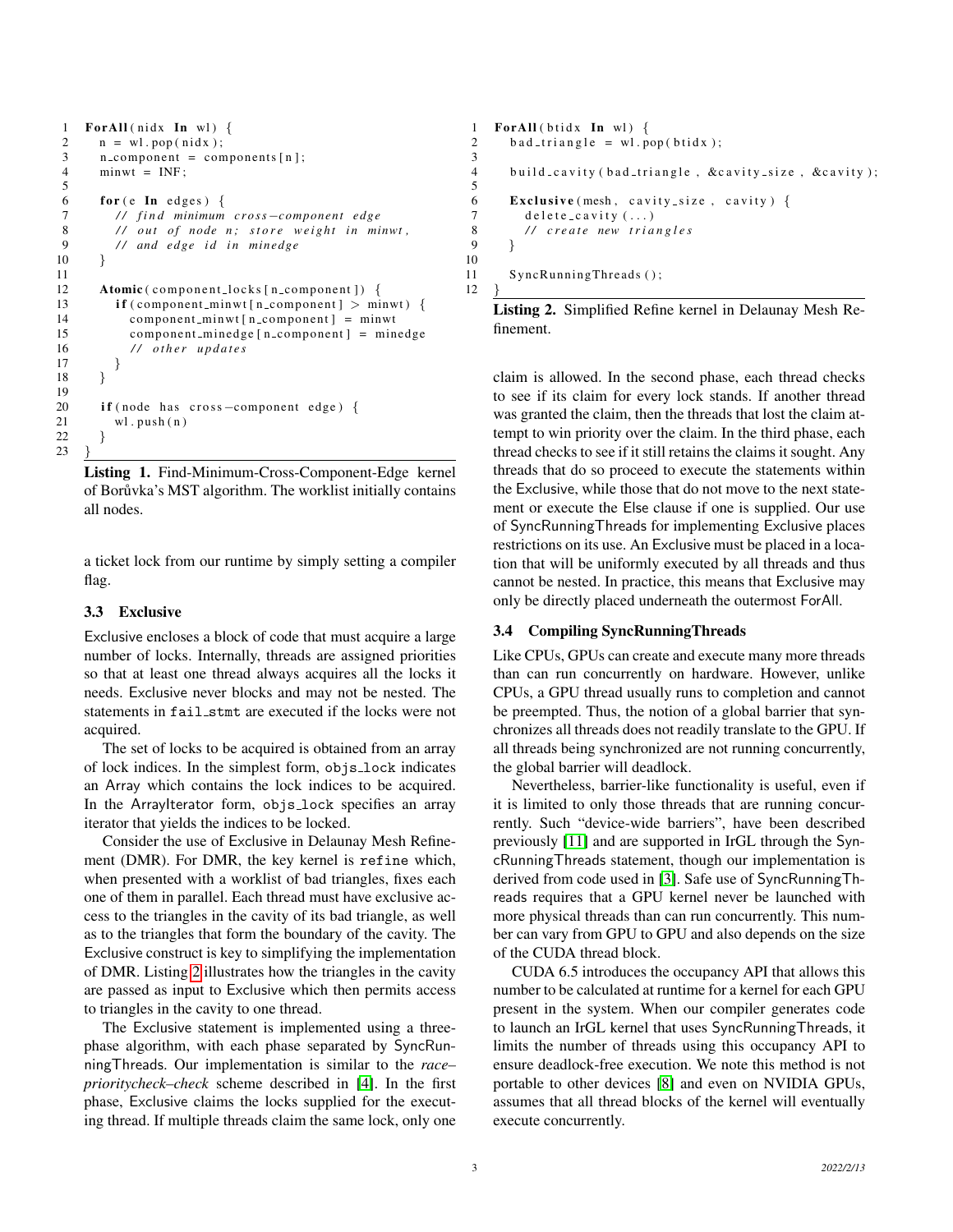```
1 Kernel BFS (graph, LEVEL) {
 2 ForAll (wlidx \text{In } wl) {
 3 \qquad n = \text{wl.pop}(\text{wlidx})4 ForAll (e In graph . edges (n)) {<br>5 if (e dst level == INF) {
               \mathbf{if}(\mathbf{e}. \mathbf{dst}. \mathbf{level} == \mathbf{INF}) {
 6 \qquad e. \, dist. \, level = LEVEL;7 wl. push(e. ds t. id);<br>8 }
 8 }
 \begin{matrix} 9 & 9 \\ 0 & 1 \end{matrix}1011
12 LEVEL=0
13 Iterate BFS (graph, LEVEL) Initial [src] {
14 LEVEL++;<br>15 };
     \};
```


#### 3.5 Compiling ReduceAndReturn

The ReduceAndReturn statement is used to construct a return value for an IrGL kernel using a reduction. The actual reduction is specified when invoking the kernel using Invoke or Iterate. Our compiler currently supports the Any and All reductions, and therefore the value to be reduced is a boolean expression stored in value.

Any returns true if any value evaluated to true. All returns true only if all value evaluated to true.

ReduceAndReturn terminates execution of the kernel, *except* when invoked inside a ForAll when it only terminates the current iteration.

The simplest compilation of ReduceAndReturn uses global memory storage and CUDA atomic instructions to implement these reductions. However, this can be made cheaper by re-using the cooperative conversion optimization machinery. In effect, each CUDA thread partially aggregates the ReduceAndReturn values, with atomics being used only to aggregate the values of each CUDA thread block. Unfortunately, since CUDA does not support virtual functions, we must generate multiple variants for each kernel (e.g. by using C++ templates) for each reduction used in the calling Invoke or Iterate.

## <span id="page-3-0"></span>4. Compiling Orchestration

The orchestration constructs Invoke, Iterate and Pipe are used to invoke IrGL kernels. Since data-driven IrGL kernels often use worklists, the Iterate and Pipe also setup worklists. They also execute a series of IrGL kernels until the worklist is empty since iterative exection is a common pattern.

IrGL provides a default worklist object named WL that exposes push, pop and an iterator to each kernel. Therefore, pop and push are encoded in the AST as MethodInvocation on this object and do not appear as first-class AST nodes.

#### 4.1 Worklist Mechanics

Kernels use worklists to manage work and as a means of communication of work between kernels. IrGL provides a default worklist to every kernel. A kernel may push values

```
1 Pipe Once {
2 Invoke identify bad triangles (mesh);
3 printf (''initial bad: %
       5 / / l o o p i n g Pi p e
6 Pipe {
7 Invoke refine (mesh);<br>8 // other mesh m
         ... // other mesh maintenance code
         // only among newly created triangles
11 Invoke incremental_id_bad_triangles (mesh);
12 }
14 // sanity check<br>15 Invoke identify
15 Invoke identify bad triangles (mesh);<br>16 printf ('final bad: %printf ('' final bad: %
```
Listing 4. Example of Pipe in DMR

```
1 Pipe Once {<br>2 Invoke A(
      Invoke A();
      if (cond) \{Invoke B();
6 else {
7 Invoke C():
```
 $\frac{4}{5}$ 

 $\frac{9}{10}$ 

13

17 }

3

8 } 9 }

Listing 5. Example of Dynamic Piping

onto a worklist to enqueue work, and may pop values off the worklist to perform work, usually using a ForAll. IrGL worklists exhibit bulk-synchronous behaviour – work items pushed during an invocation cannot be popped in the same invocation.

Worklists are created and managed by Iterate and Pipe constructs. Iterate is best illustrated by the BFS code in Listing [3.](#page-3-1) It creates a worklist, initially populated with src and invokes the BFS kernel repeatedly until the worklist is depleted. After every invocation, code in stmts is executed. In this example, the LEVEL variable is incremented. The automatically created worklist is not available beyond the execution of the Iterate statement.

The Pipe statement establishes a shared worklist for the Iterate, Invoke and Pipe statements within it. A Pipe may execute once or loop until the worklist is empty. Inside a Pipe, the values pushed by an invocation of a kernel are forwarded to the next kernel in the pipe. Listing [4](#page-3-2) illustrates the use of Pipe in the main loop of the DMR benchmark. After receiving an initial set of bad triangles, the inner Pipe iteratively refines the mesh, communicating the worklists between the two kernels inside the pipe.

The "flow" of worklists between kernels is not fixed at compile time. For example, Listing [5](#page-3-3) is perfectly valid IrGL code. Depending on what cond evaluates to, the worklist produced by A may be consumed by either B or C.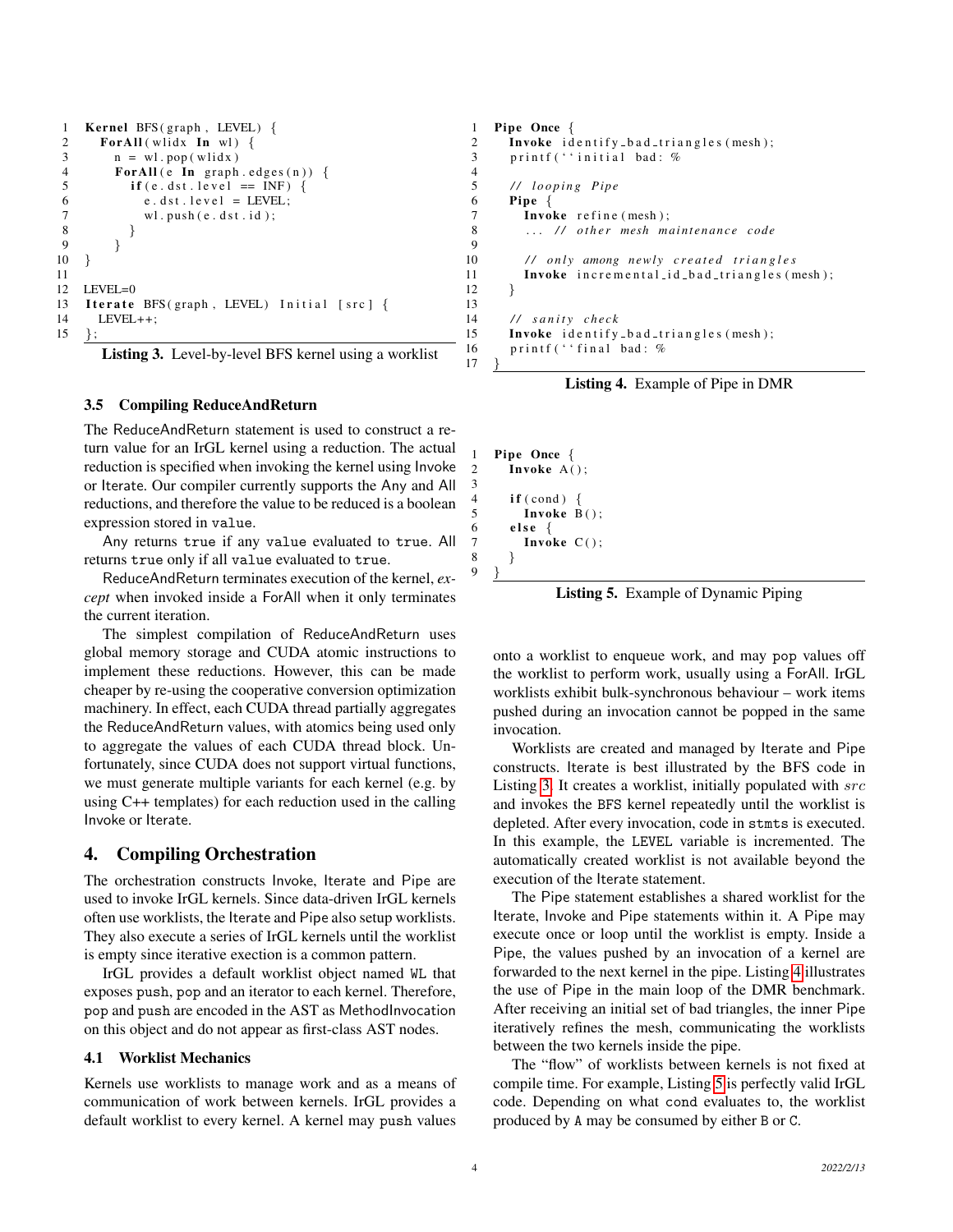

<span id="page-4-1"></span>Figure 1. Flow control and worklist management for Iterate

#### 4.2 Compiling Pipe

The actual creation and communication of worklists between kernels is the responsibility of the Pipe/Iterate statements. Currently, the outermost Pipe (or Iterate) statement in a host Kernel creates a *pipe context*. All nested Pipe, Iterate and Invoke statements inherit this pipe context. In our implementation, the pipe context contains the incoming, outgoing and retry worklists named in, out and retry respectively. The wlinit attribute specifies the size of the worklist (size) and how the initial worklist is populated, which is implementation-dependent. For example, our compiler supports initializing worklists from a list of scalar expressions (WorklistInitializer) or from an array (WorklistInitializerFromArray).

When compiling an invocation to a kernel that reads, writes or iterates over the WL object, all pops are executed on the in worklist. Similarly all pushes are executed on the out worklist, using cooperative conversion where applicable to improve performance. Workitems to be retried are pushed into the retry worklist.

Figures [1](#page-4-1) and [2](#page-4-2) illustrate how control flows within a Iterate or Invoke. In general, flow is linear from the previous kernel to the next unless the kernel uses Iterate in which case the kernel is invoked repeatedly until no more items are left to process. Each invocation swaps the in and out worklists. If the kernel uses the retry worklist, it will be invoked repeatedly, but the in and retry worklists are swapped, while the out worklist remains the same.

Our compiler also sets up storage to store the return value when compiling Invoke and Iterate for kernels that use ReduceAndReturn.

Note that Iterate is syntactic sugar for a loop that wraps Invoke for kernels that do not use worklists. Iterate is essentially equivalent to a Pipe for kernels that do use worklists. Apart from terminating when the worklist is empty, it is possible to specify (in extra cond) additional conditions that will cause the loop to exit even when the worklist is not empty. This extra condition may be combined with the empty worklist check using either And or Or.

#### <span id="page-4-0"></span>4.3 Compiling Kernel Invocations

In the most general case, when the statement invoking the kernel, an Iterate or Invoke or Pipe, lies in a host kernel, a kernel invocation compiles down to a CUDA kernel launch. However, when the kernel invocation lies in the *control* kernel of an outlined Pipe, which is a CUDA  $_{-}$ global $_{-}$ , it is



<span id="page-4-2"></span>Figure 2. Flow control and worklist management for Invoke on a kernel that uses worklists

compiled to a device kernel function invocation. Our compiler also supports the use of CUDA Dynamic Parallelism when launching kernels from control kernels, but the performance is poor, and it is not recommended.

Since IrGL kernels have no notion of threads, our compiler must also choose appropriate grid and thread block sizes for the CUDA launch. If SyncRunningThreads or Exclusive are not used in the kernel, then any grid size can be used, with our compiler using a fixed grid size calculated from the number of multiprocessors in the GPU. The use of these constructs requires that the grid size be chosen carefully as described earlier in Section [3.4.](#page-2-2) Without optimizations enabled, IrGL kernels also naturally compile down to *elastic* kernels [\[6\]](#page-5-10) and so can run with any thread block size. However, when optimizations are enabled, the thread block sizes for a kernel may be constrained as we describe below.

Our compiler allows programmers to use the CUDA ..launchbounds ... (maxthreadsperblock, minblocks) annotation on individual kernels. The optional minblocks parameter is advisory and requests the compiler to achieve a residency of at least minblocks on each multiprocessor of the GPU. It is ignored by our compiler. The maxthreadsperblock parameter, on the other hand, informs the CUDA compiler that the kernel will not be launched with more than maxthreadsperblock which changes the behaviour of the register allocator. Attempting to launch a kernel with more than maxthreadsperblock will result in failure. Thus, -launchbounds - establishes an upper bound on the thread block size that can be used by our compiler.

Using nested parallelism or cooperative conversion also imposes a constraint on the thread block size that can be selected for a kernel. Essentially, both these optimizations make use of CUDA shared memory for communication with the size of shared memory used depending on the thread block size. Similarly, some libraries that we use internally use C++ template parameters to specialize for a statically specified thread block size. Such kernels are therefore limited to a fixed thread block size.

To summarize, IrGL kernels can fall into three categories depending on the thread block size they support. First are the *ElasticBlock* kernels, which can execute with any thread block size. Second are the *ShrinkableBlock* kernels, which place an upper bound on their thread block size. Finally, in the third category are the *FixedBlock* kernels, which can only execute with a fixed thread block size.

If iteration outlining is not used, the constraint on one kernel does not affect another kernel. However, when a Pipe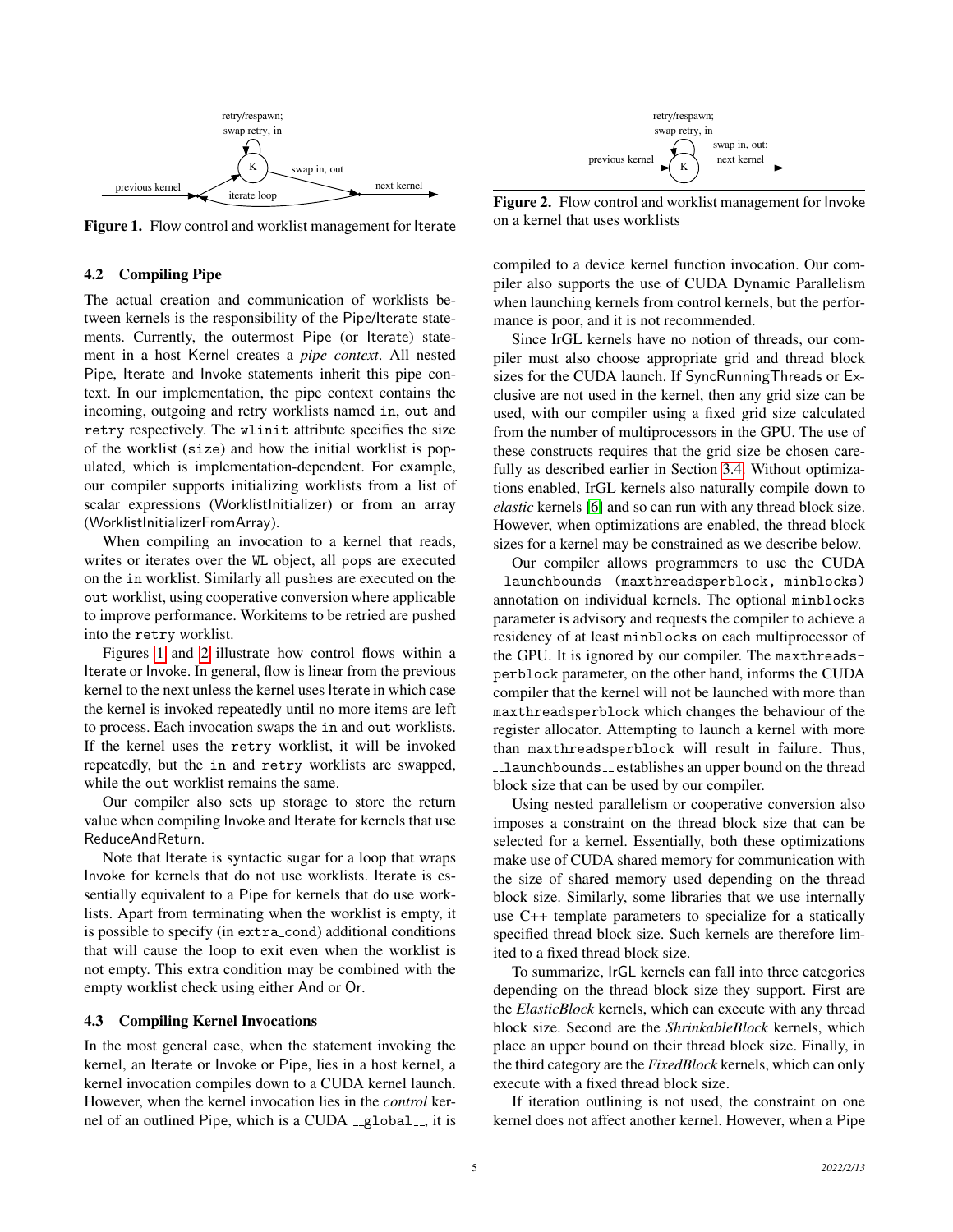containing different kernels is outlined to the GPU and dynamic parallelism is *not* used, the thread block size chosen for the control kernel must satisfy the constraints on all kernels in the Pipe.

Since the maximum thread block size is limited by CUDA to 1024 on all GPUs we support, the set of possible thread block sizes for a kernel k, denoted by  $T_k$ , is finite. If K is the set of kernels in a Pipe, then  $T_{control}$  is simply:

$$
T_{control} = \bigcap_{k \in K} T_k
$$

Thus, the thread block size of the control kernel is simply the intersection of the domain sets for the constraint variables of each kernel. If this intersection is empty, then iteration outlining cannot be performed on this Pipe. If this intersection contains multiple values, our compiler chooses the highest value.

It is possible for ElasticBlock and ShrinkableBlock kernels to support different thread block sizes in different Pipes. However, for simplicity, our compiler picks a single thread block size for each kernel that is used at every invocation.

## 5. Conclusion

In this report, we have described the AST for IrGL and how it is lowered to CUDA. Our scope has been limited to the primary IrGL constructs since our intent was to provide a high-level overview of the process. We hope that this document will also be helpful to understand the organization of the IrGL compiler source that will be released separately. Among this document's omissions, we note absence of a discussion regarding the annotations supported by our compiler as well as its support for selecting optimizations at the Block level that allows a richer search space for auto-tuning, since these constructs are currently in flux.

### References

- <span id="page-5-3"></span>[1] J. Alglave, M. Batty, A. F. Donaldson, G. Gopalakrishnan, J. Ketema, D. Poetzl, T. Sorensen, and J. Wickerson. GPU concurrency: Weak behaviours and programming assumptions. In Ö. Özturk, K. Ebcioglu, and S. Dwarkadas, editors, *Proceedings of the Twentieth International Conference on Architectural Support for Programming Languages and Operating Systems, ASPLOS '15, Istanbul, Turkey, March 14- 18, 2015*, pages 577–591. ACM, 2015. ISBN 978-1-4503- 2835-7. . URL [http://doi.acm.org/10.1145/2694344.](http://doi.acm.org/10.1145/2694344.2694391) [2694391](http://doi.acm.org/10.1145/2694344.2694391).
- <span id="page-5-4"></span>[2] W. W. L. Fung, I. Singh, A. Brownsword, and T. M. Aamodt. Kilo TM: hardware transactional memory for GPU architectures. *IEEE Micro*, 32(3), 2012. .
- <span id="page-5-8"></span>[3] D. Merrill, M. Garland, and A. S. Grimshaw. Scalable GPU graph traversal. In *PPOPP 2012*. ACM, 2012. .
- <span id="page-5-7"></span>[4] R. Nasre, M. Burtscher, and K. Pingali. Morph algorithms on gpus. In *PPoPP '13*, PPoPP '13, 2013.
- <span id="page-5-5"></span>[5] L. Nyland and S. Jones. Understanding and using atomic memory operations. GTC 2013, 2013.
- <span id="page-5-10"></span>[6] S. Pai, M. J. Thazhuthaveetil, and R. Govindarajan. Improving GPGPU concurrency with elastic kernels. In V. Sarkar and R. Bod´ık, editors, *Architectural Support for Programming Languages and Operating Systems, ASPLOS '13, Houston, TX, USA - March 16 - 20, 2013*, pages 407–418. ACM, 2013. ISBN 978-1-4503-1870-9. . URL [http://doi.acm.org/](http://doi.acm.org/10.1145/2451116.2451160) [10.1145/2451116.2451160](http://doi.acm.org/10.1145/2451116.2451160).
- <span id="page-5-1"></span>[7] A. Ramamurthy. Towards scalar synchronization in SIMT architectures. Master's thesis, The University of British Columbia, 2011.
- <span id="page-5-9"></span>[8] T. Sorensen and A. F. Donaldson. The hitchhiker's guide to cross-platform opencl application development. In *Proceedings of the 4th International Workshop on OpenCL, IWOCL 2016, Vienna, Austria, April 19-21, 2016*, pages 2:1–2:12. ACM, 2016. ISBN 978-1-4503-4338-1. . URL [http:](http://doi.acm.org/10.1145/2909437.2909440) [//doi.acm.org/10.1145/2909437.2909440](http://doi.acm.org/10.1145/2909437.2909440).
- <span id="page-5-6"></span>[9] V. Vineet, P. Harish, S. Patidar, and P. J. Narayanan. Fast minimum spanning tree for large graphs on the GPU. In *Proceedings of the ACM SIGGRAPH/EUROGRAPHICS Conference on High Performance Graphics 2009*. ACM, 2009. .
- <span id="page-5-0"></span>[10] D. C. Wang, A. W. Appel, J. L. Korn, and C. S. Serra. The zephyr abstract syntax description language. In C. Ramming, editor, *Proceedings of the Conference on Domain-Specific Languages, DSL'97, Santa Barbara, California, USA, October 15-17, 1997*, pages 213–228. USENIX, 1997. URL [http://www.usenix.org/publications/](http://www.usenix.org/publications/library/proceedings/dsl97/wang.html) [library/proceedings/dsl97/wang.html](http://www.usenix.org/publications/library/proceedings/dsl97/wang.html).
- <span id="page-5-2"></span>[11] S. Xiao and W. Feng. Inter-block GPU communication via fast barrier synchronization. IPDPS 2010. IEEE, 2010. .